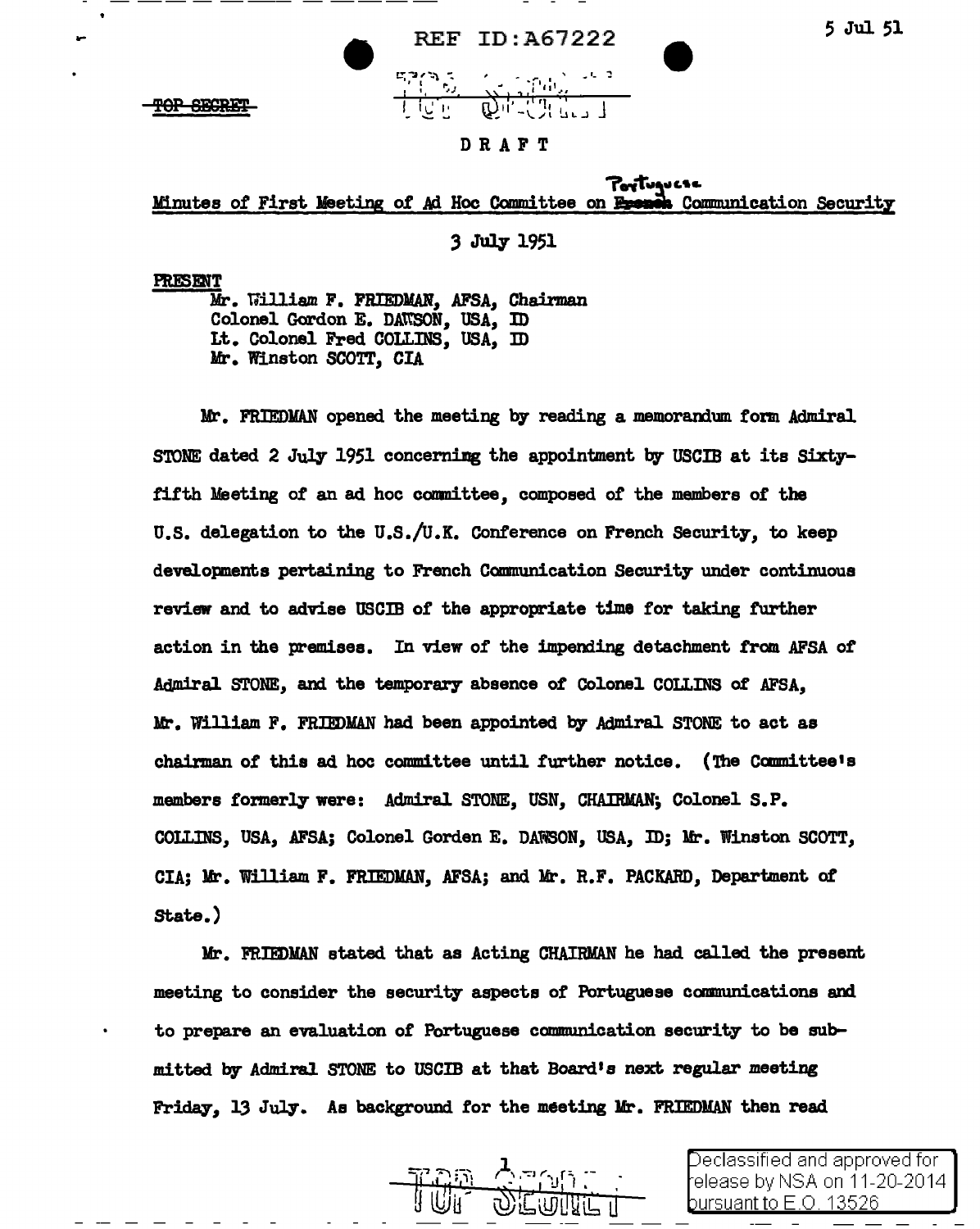

the draft minutes of Item 2 of the Sixty-fifth Ueeting (U.S./French and U.K./French COMINT Relations) and noted the decisions made by USCIB:

\* \* \*

"1. To defer consideration until the next meeting of a report by CIA on *M.* Boursicot•s visit.

2. That the U.S. delegation to the U.S./U.K. Conference on French Security would study and evaluate Portuguese communication security and that the Coordinator would report thereon to the Board.

3. That when disclosing certain types of particularly sensitive information to NATO countries whose methods of trananission are known to be insecure, there should be a stipulation made in advance that such information may not  $OGA$ be passed on by any electrical communication means, but if essential to pass on, a secure courier must be used.<sup>tr</sup>

\* \* \*

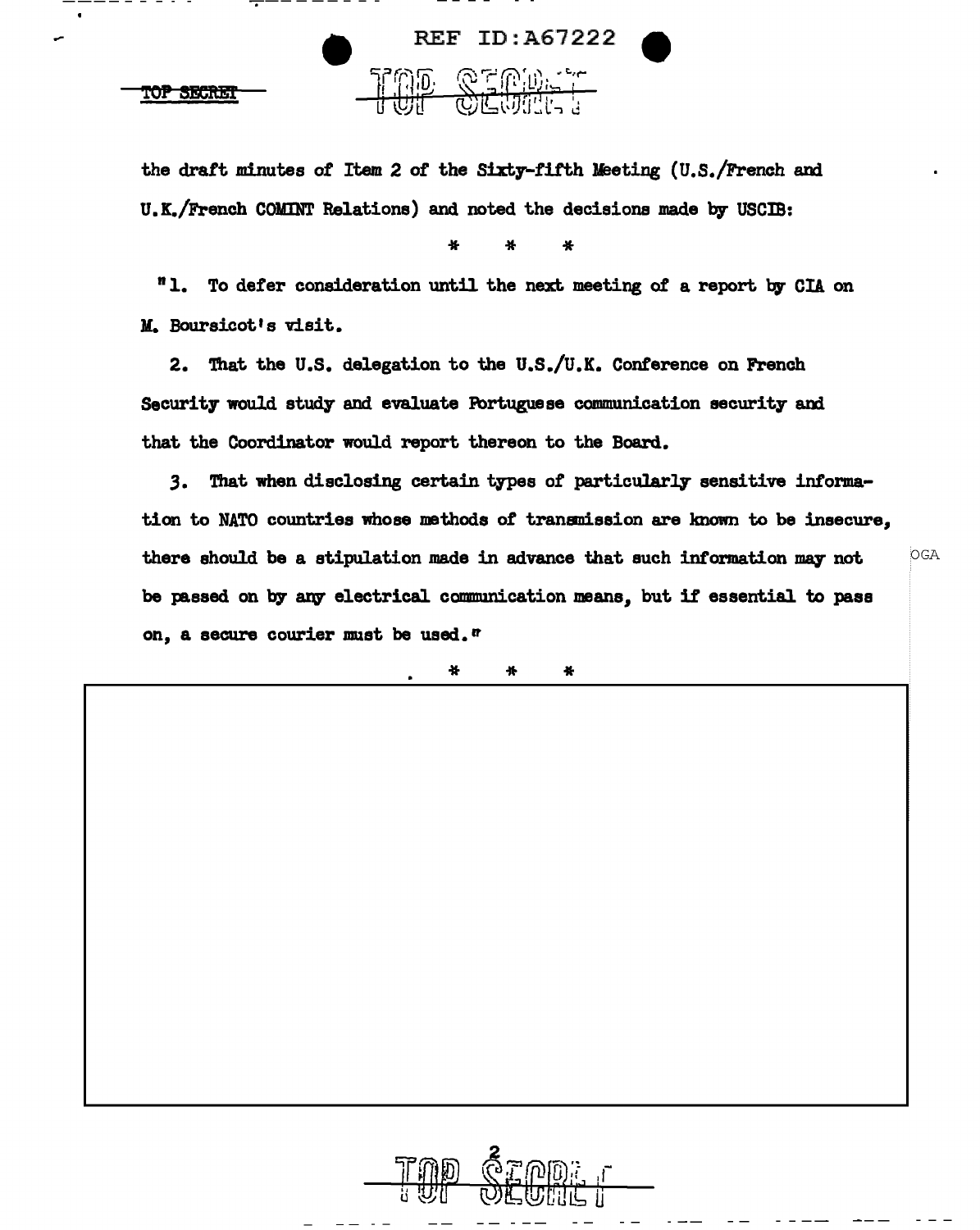**IWF @EUTH.** 



OGA

 $\mathbb{R}$ 

 $\mathcal{L}$ 



Mr. FRIEDMAN indicated that he had asked AFSA-02 for a report on Portuguese security similar to that which had. been made by that office on French security and that this report would. be available by Monday morning, 9 July, in order that the committee might study it in preparation for its report to Admiral STONE.

With regard to the French communication security situation, Colonel COLLINS stated that although the final report on this question had gone from USCIB to the National Security Council (NSC), it had not yet been put on the agenda and, insofar as he knew, General MARSHALL had not yet been briefed on this matter by General BOLLING. Colonel DAWSON indicated

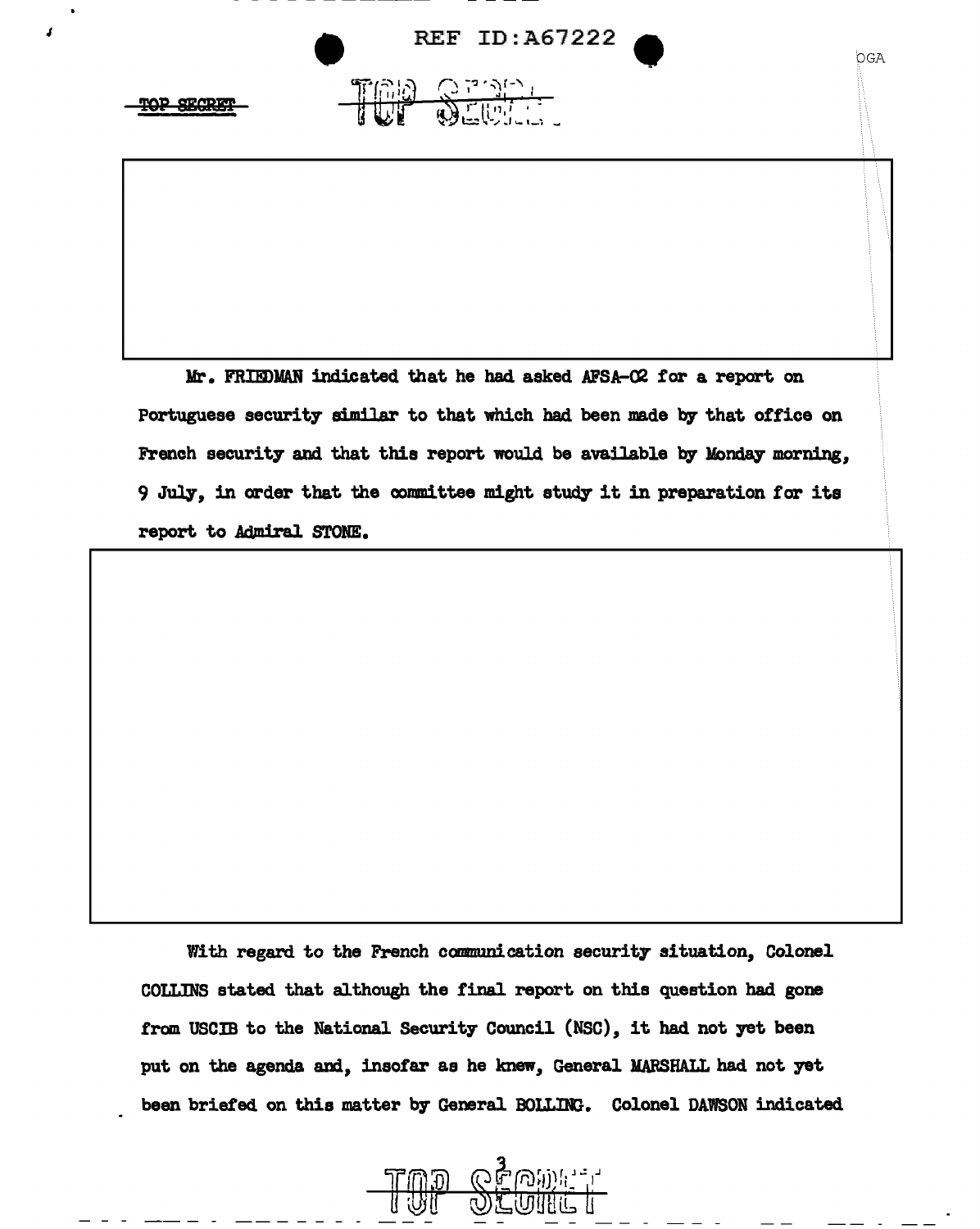

that if the paper is approved by the NSC, he thought the next step should be to go forward with an approach not to M. PARODI, as recommended in the paper, but to M. François le DUC, who was the head of the French delegation of the Tripartite Security Working Group, is a member of the French Foreign Office on loan to the French Department of Defense, and is known to be a very good security man. In reply to the statement by the CHAIRMAN that any change in approach would be subject to agreement by the British, Colonel DAWSON said he felt certain Sir Robert MACKENZIE of the British Foreign Office would agree with his suggestion, as would also Mr. John ELLIOTT of' the Department of State. Colonel DAWSON also indicated that M. GROUSSET who is in charge of the Cipher Department of the French Foreign Ministry and who acts as its security officer had expressed in recent conversations with Sir Robert MACKENZIE his desire to go further into discussions of French cryptographic security but that authorization would first have to be obtained. Colonel DAWSON indicated that M. GROUSSET who is elderly and not an expert in technical cryptography should be replaced by a man more technically competent, and that that would be a first step in increasing French security. The CHAIRMAN remarked that perhaps M. GROUSSET could be persuaded to take on a capable assistant and that this would equally change the cryptographic picture. He stated that recent inquiries in AFSA-02 had shown that the French have not changed their system or practices and that the same insecurities remain. Colonel DAWSON remarked that any improvement would take approximately one year, since changes in the cryptographic systems of the

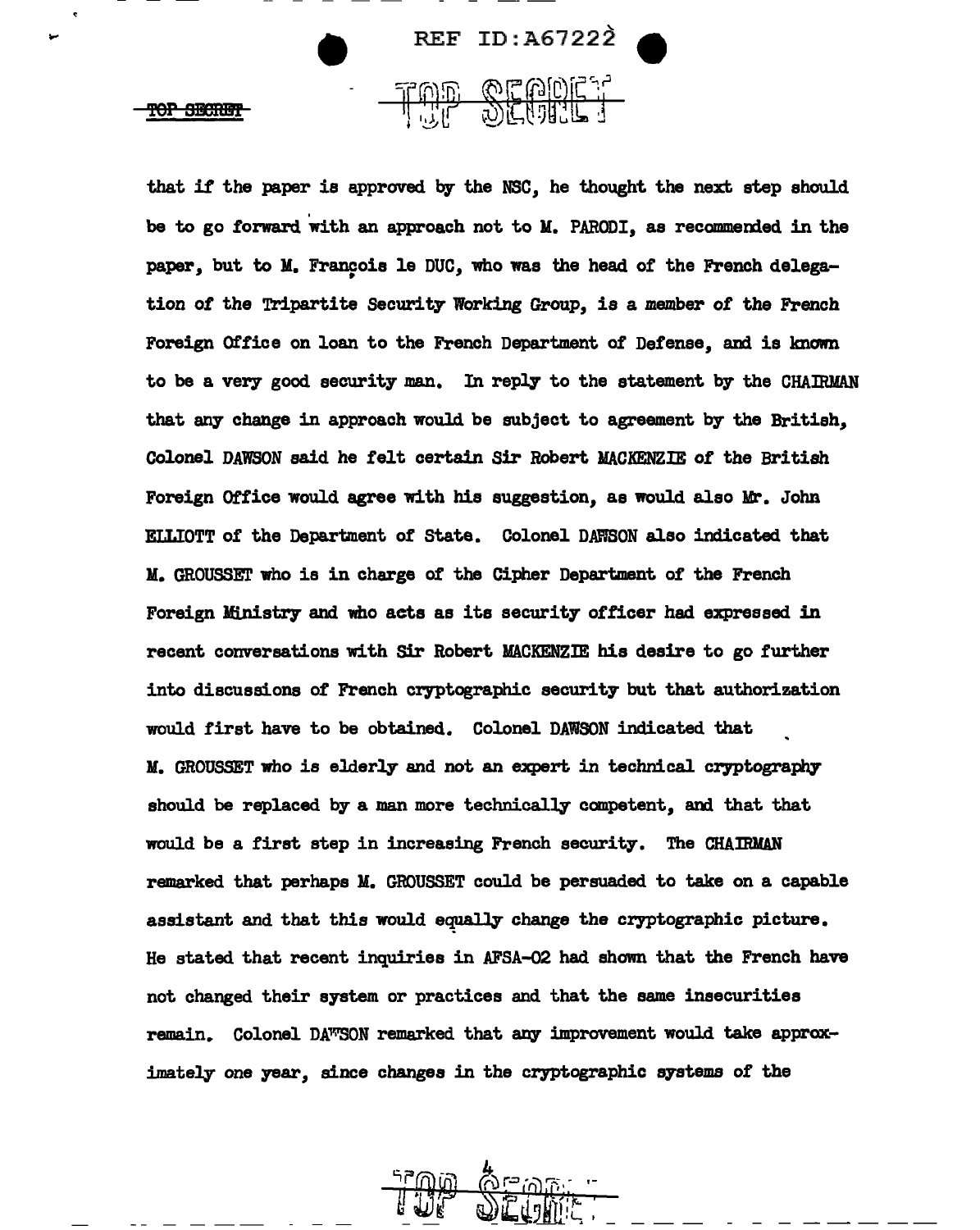## $\begin{array}{ccc}\n & \text{REF ID: A67222} \\
& & \text{REF ID: A67222}\n\end{array}$ **PEF ID:A67222**<br>بالاتران التي تحت التي تحت التي تحت التي تحت التي تحت التي تحت التي تحت التي تحت التي تحت التي تحت التي تحت ا<br>التي تحت التي تحت التي تحت التي تحت التي تحت التي تحت التي تحت التي تحت التي تحت التي تحت التي

<u>ግግቡ (የተመገደ :</u>

separate bureaus would take at least six months to effect. He noted that the committee on internal security which had been set up after the cessation of hostilities in 1945 had died and been revived only in February 1951 when it had been reconstituted under a man from the Council of State.

To Mr. FRIEDMAN's inquiry as to the status of the report of the Tripartite Security Working Group, Col. DAWSON replied that it was ready for General BRADLEY and that his supplemental report was also ready, pending Air Force approval. The Army, Navy, and CIA had already approved it; he was not sure about the approval of the FBI. He stated that General MARSHALL had read the report, and that Mr. John ELtIOT of the State Department would brief Mr. ACHESON, Secretary of State.

With regard to the uscm proposal that information *ot* high security value should go by courier, Mr. SCOTT said that General SMITH was anxious that everything should go by courier and that it seemed reasonable to make such a request in view of the precedent which had been set with regard to METRIC and COSMIC traffic. Colonel DAWSON also pointed out that this was more important now than previously, since at the present time NATO was beyond the planning and organizational stage and that much material was now operational. He expressed the opinion that time was not an obstacle, since courier service to and from Paris was now on a 5-day a week basis, and that it was therefore not too great a burden to send all traffic by courier. Colonel DAWSON stated that the previous report on this matter in regard to COSMIC traffic (DC 2/7) advised courier pouch for all except

<u>JOE DIDE, "</u>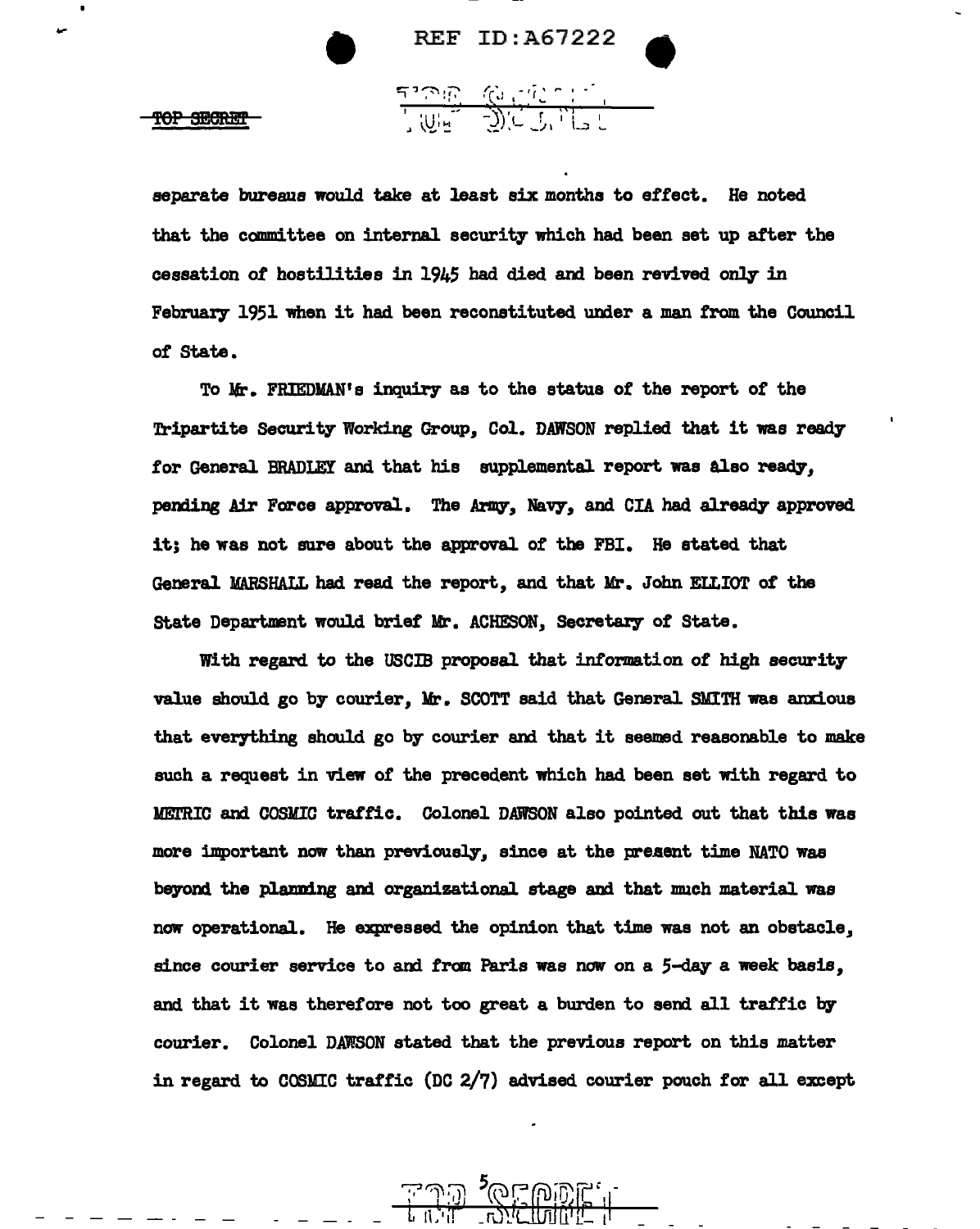•

 $\frac{REF}{TCP}$  **REF ID:A67222** PL 86-36/50 USC 3605

> most urgent matters and Typex Mark II for messages necessarily requiring electrical transmission.

Colonel COLLms raised the.question whether the ad. hoc camnittee should inform USCIB that French internal and personnel security had now reached a point ot improvement where implementation to the proposals might be given. Colonel DAWSON pointed out that although there had been improvement, it was a question whether there had been sufficient improvement. Mr. SCOTT also remarked that there were indications that the President of the U.S. was not favorably impressed with the proposal to and that it was possible that the paper would not be approved. Mr. FRIEDMAN read to the committee the letter from General SMITH to NSC forwarding the report. This letter stated that the results of the Tripartite General Security discussions were to be considered by USCIB and ISIB before any implementing action is undertaken, a matter which had not yet come before these two bodies.

OGA

6 *!* I!.\_ *...::;.1,* "I